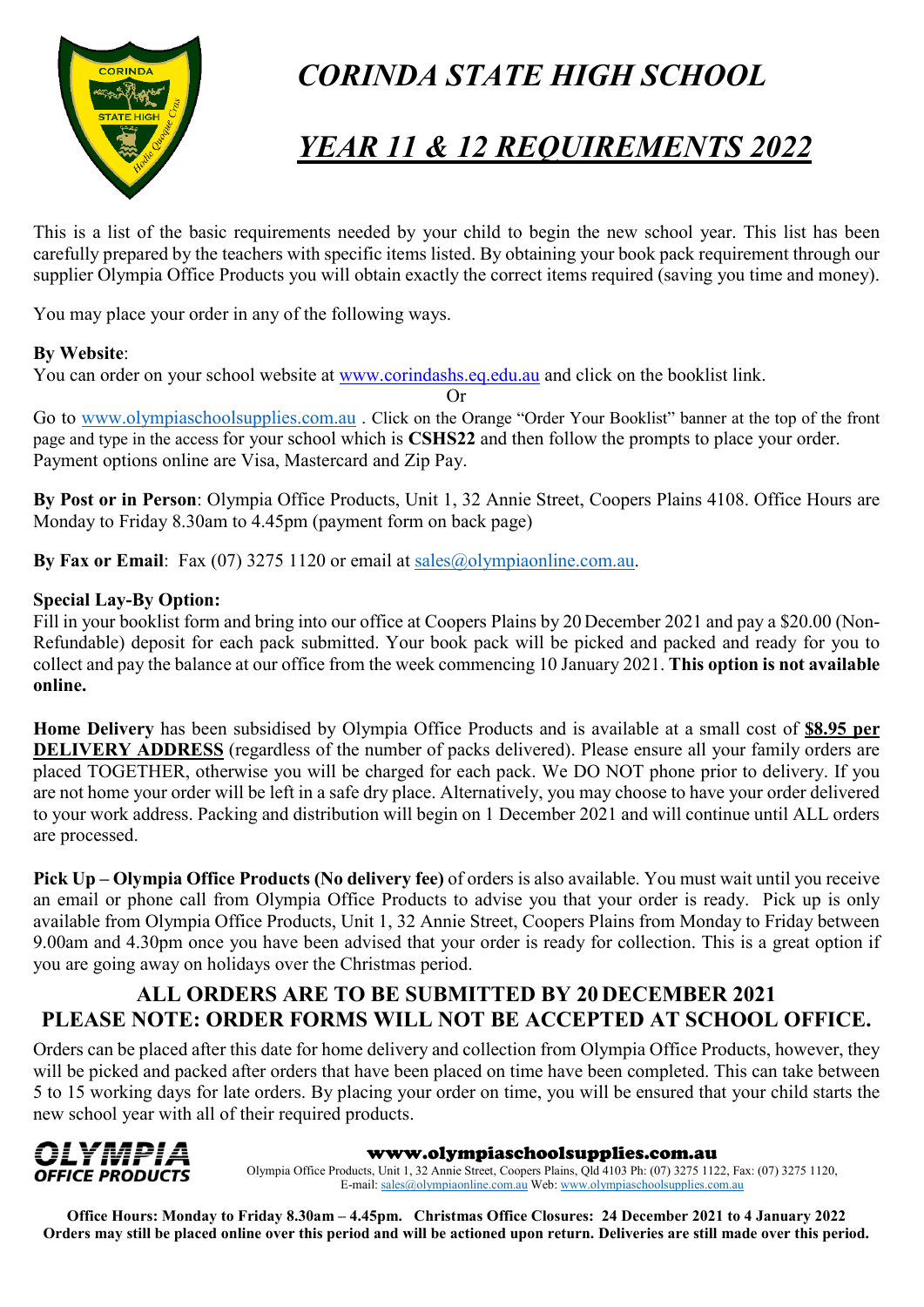

# **CORINDA STATE HIGH SCHOOL**

## **YEAR 11 & 12 STATIONERY ORDER FORM 2022**

| <b>STUDENT NAME</b>                        |                      |                      |                     |                              |  |  |  |
|--------------------------------------------|----------------------|----------------------|---------------------|------------------------------|--|--|--|
| <b>STREET</b>                              | <b>TELEPHONE</b>     |                      |                     |                              |  |  |  |
| <b>SUBURB/TOWN</b>                         | <i>POSTCODE</i>      |                      |                     |                              |  |  |  |
| <b>DESCRIPTION</b>                         | <b>PRICE</b><br>EACH | Quantity<br>Required | Quantity<br>Ordered | <b>TOTAL</b><br><b>PRICE</b> |  |  |  |
| <b>YEAR 11 &amp; 12 GENERAL STATIONERY</b> |                      |                      |                     |                              |  |  |  |

#### **COMPULSORY ITEMS – ALL STUDENTS**

| A4 Clear Mesh Pencil Case                                         | $\mathbb{S}$<br>2.90 |                |  |
|-------------------------------------------------------------------|----------------------|----------------|--|
| Ballpoint Pen - Blue                                              | 0.30                 |                |  |
| Ballpoint Pen - Black                                             | 0.30                 | $\overline{2}$ |  |
| Ballpoint Pen - Red                                               | 0.30                 |                |  |
| Lead Pencil – Staedtler HB (Box 12)                               | \$<br>4.60           |                |  |
| Highlighters - Wallet of 4 Assorted Colours                       | 3.95                 |                |  |
| Glue Stick 40gm Osmer                                             | 1.95                 |                |  |
| <b>Ruler Plastic 30cm</b>                                         | 0.55                 |                |  |
| Eraser – Large in Sleeve                                          | 0.40                 |                |  |
| Protractor (360 Degree)                                           | 0.75                 |                |  |
| Drawing Compass, Helix Metal                                      | 2.60                 |                |  |
| Pencil Sharpener Metal                                            | \$<br>0.50           |                |  |
| Scissors 160mm                                                    | 1.75                 |                |  |
| <b>USB 16GB</b>                                                   | 8.95                 |                |  |
| Colour Hide A4 4 Subject 320 Page Notebook                        | 7.85                 |                |  |
| Calculator – Casio FX82AUplusII $2nd$ Edition                     | \$36.95              |                |  |
| (Not required for Specialist Mathematics or Mathematical Methods) |                      |                |  |
| School Hat (Available from Uniform Shop)                          |                      |                |  |
| <b>HEADPHONES/EARPHONES (Choose either option)</b>                |                      |                |  |
| Headphones Shintaro Plug in with Volume Control                   | $\mathbb{S}$<br>9.95 |                |  |
| Or Earphones Shintaro 14SH Earphone Kit Plug in                   | \$11.95              |                |  |

## **YEAR 11 & 12 LAPTOP DEVICE**

### **ALL STUDENTS COMPULSORY REQUIREMENTS**

#### **Windows Laptop**

Laptop or Tablet with minimum specs: Windows 10 and above (NOT Windows 10S) , 64 bit capable CPU, Dual band wireless (capable of 5GHZ Wireless), 8gb Ram , Minimum 128gb SSD, & 100gb + HDD.

#### **Mac Laptop**

MAC OS Catalina and above, Dual Band Wirelss (capable of SGHZ Wireless)

### **ESSENTIAL ACCESSORIES**

Protection Case for your laptop, Accident Protection insurance (with purchase or check your Home and Contents Insurance Policy

Refer to the BYO Device Information Booklet on the website (under Curriculum, BYOD) for additional information and details.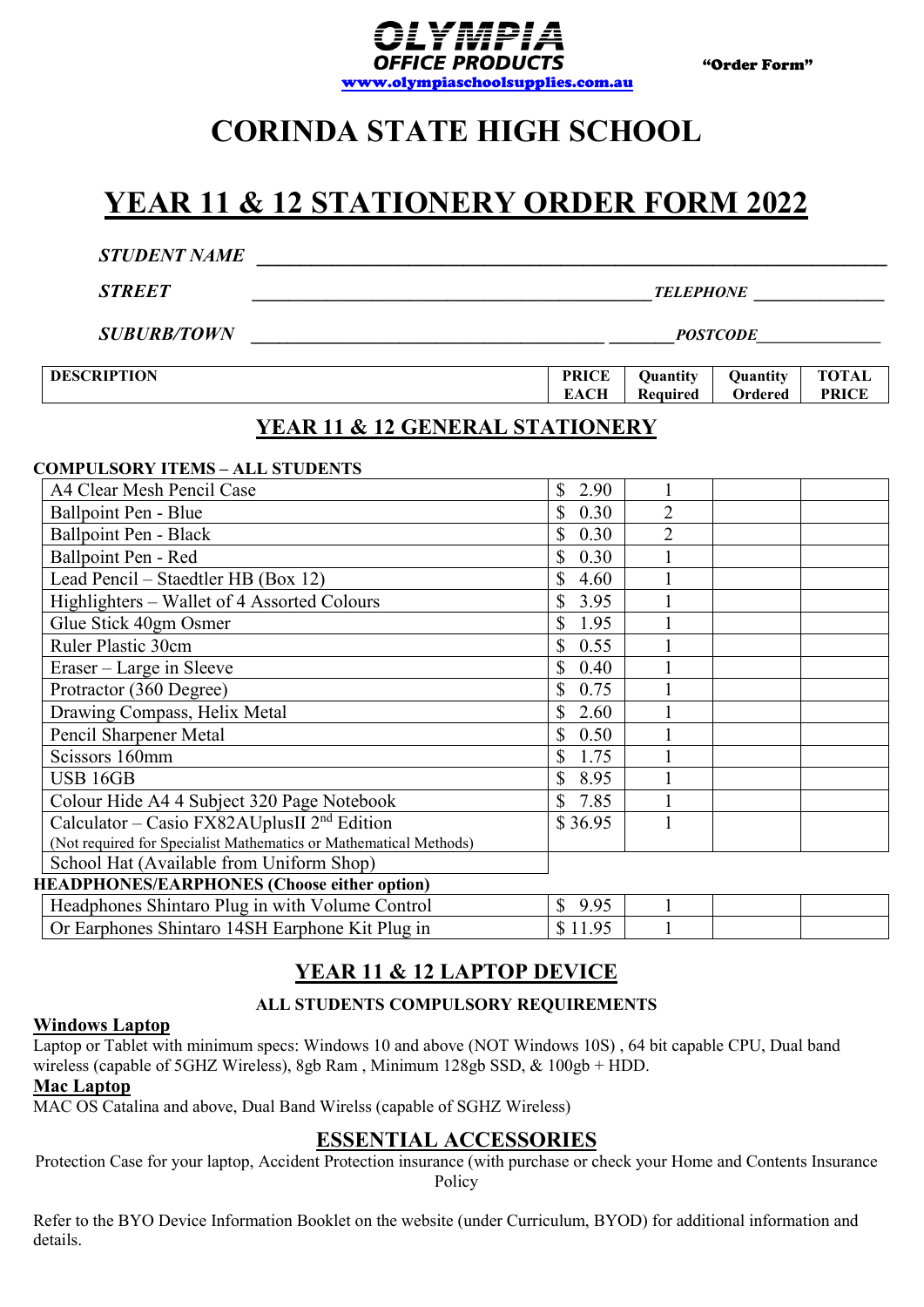## **YEAR 11 & 12 ELECTIVE SUBJECTS**

**(Additional to General Stationery items listed above)**

| <b>DESCRIPTION</b>                                                 | <b>PRICE</b>         | Quantity       | Quantity | <b>TOTAL</b> |
|--------------------------------------------------------------------|----------------------|----------------|----------|--------------|
|                                                                    | <b>EACH</b>          | Required       | Ordered  | <b>PRICE</b> |
| <b>BUSINESS STUDIES (BSQ)</b>                                      |                      |                |          |              |
| Collins A24 Journal Book                                           | \$<br>4.50           | 1              |          |              |
| Collins A24 Ledger Book                                            | \$<br>4.50           | $\mathbf{1}$   |          |              |
| <b>CHINESE (CHI) OR JAPANESE (JAP)</b>                             |                      |                |          |              |
| A4 10mm Graph Book 48 Page                                         | \$<br>0.90           | $\mathbf{1}$   |          |              |
| <b>CONSTRUCTION SKILLS (CSK)</b>                                   |                      |                |          |              |
| PW13 Clear View Safety Glasses                                     | \$<br>6.95           | 1              |          |              |
| Carpenter's Pencil                                                 | \$<br>1.85           | $\overline{2}$ |          |              |
| Safety Boots (Purchase Separately)                                 |                      |                |          |              |
| DANCE (DAN) AND DANCE IN PRACTICE (DIP)                            |                      |                |          |              |
| Moki Bluetooth Headphones                                          | \$29.95              | 1              |          |              |
| Compulsory Dance Uniform (Available from Uniform Shop)             |                      |                |          |              |
| Jazz Shoes (Purchase Separately)                                   |                      |                |          |              |
| <b>DESIGN (DES)</b>                                                |                      |                |          |              |
| Derwent A4 Visual Art Diary                                        | \$<br>8.25           | $\mathbf{1}$   |          |              |
| Artline 241 Calligraphy Pen 1.0mm Black                            | \$<br>4.65           | 1              |          |              |
| <b>DRAMA (DRA)</b>                                                 |                      |                |          |              |
| A4 Refillable Display Book                                         | \$<br>1.65           | $\mathbf{1}$   |          |              |
| <b>ENGINEERING SKILLS (ESK)</b>                                    |                      |                |          |              |
| PW13 Clear View Safety Glasses                                     | $\mathbb{S}$<br>6.95 | 1              |          |              |
| Safety Boots (Purchase Separately)                                 |                      |                |          |              |
| <b>FOOD &amp; NUTRITION (FNU)</b>                                  |                      |                |          |              |
| Tea Towel                                                          | $\mathbb{S}$<br>2.75 |                |          |              |
| Apron (Available from Uniform Shop)                                |                      |                |          |              |
| Containers for practical Lessons (Bring from home)                 |                      |                |          |              |
| <b>FOOTBALL EXCELLENCE</b>                                         |                      |                |          |              |
| Shin Guards (Purchase Separately)                                  |                      |                |          |              |
| Skins/Black pants (available from Uniform Shop)                    |                      |                |          |              |
| <b>INSTRUMENTAL MUSIC</b>                                          |                      |                |          |              |
| Capo with 3 Guitar Picks (for acoustic & electric guitarists only) | \$9.95               | $\mathbf{1}$   |          |              |
| Black Music Folder (Available from Uniform Shop                    |                      |                |          |              |
| Performance Uniform (For ensembles) (Uniform Shop)                 |                      |                |          |              |
| Laptop with the MS Office Suite (Essential)                        |                      |                |          |              |
| <b>FURNISHING SKILLS (FSK)</b>                                     |                      |                |          |              |
| Lead Pencil - Staedtler Tradition 2H                               | \$<br>0.55           | 12             |          |              |
| PW13 Clear View Safety Glasses                                     | \$<br>6.95           | $\mathbf{1}$   |          |              |
| Safety Boots (Purchase Separately)                                 |                      |                |          |              |
| <b>GEOGRAPHY (GEO)</b>                                             |                      |                |          |              |
| Coloured Pencils - Columbia Pack 12                                | \$<br>2.60           | 1              |          |              |
| <b>HOSPITALITY PRACTICES (HPJ) &amp; (HST)</b>                     |                      |                |          |              |
| Tea Towel                                                          | $\mathbb{S}$<br>2.75 |                |          |              |
| Apron (Available from Uniform Shop)                                |                      |                |          |              |
| Containers for practical Lessons (Bring from home)                 |                      |                |          |              |
| Black Slacks may be needed for Hospitality Functions               |                      |                |          |              |
| <b>INDUSTRIAL GRAPHICS SKILLS (IGS) YR 11 ONLY)</b>                |                      |                |          |              |
| Derwent A4 Visual Art Diary                                        | 8.25<br>\$           | $\mathbf{1}$   |          |              |
| Artline 200 Black Finepoint Felt Tip Pen 04mm                      | \$<br>2.20           |                |          |              |
| Artline 241 Calligraphy Pen 1.0mm Black                            | \$<br>4.65           | 1              |          |              |
| Circle Template                                                    | \$<br>6.05           | 1              |          |              |
| *Staedtler French Curves (set of 3)                                | 9.85<br>\$           | 1              |          |              |
| *Staedtler Flexible Curve                                          | \$23.65              | $\mathbf{1}$   |          |              |

**\***Please choose one – either French or Flexible Curves are acceptable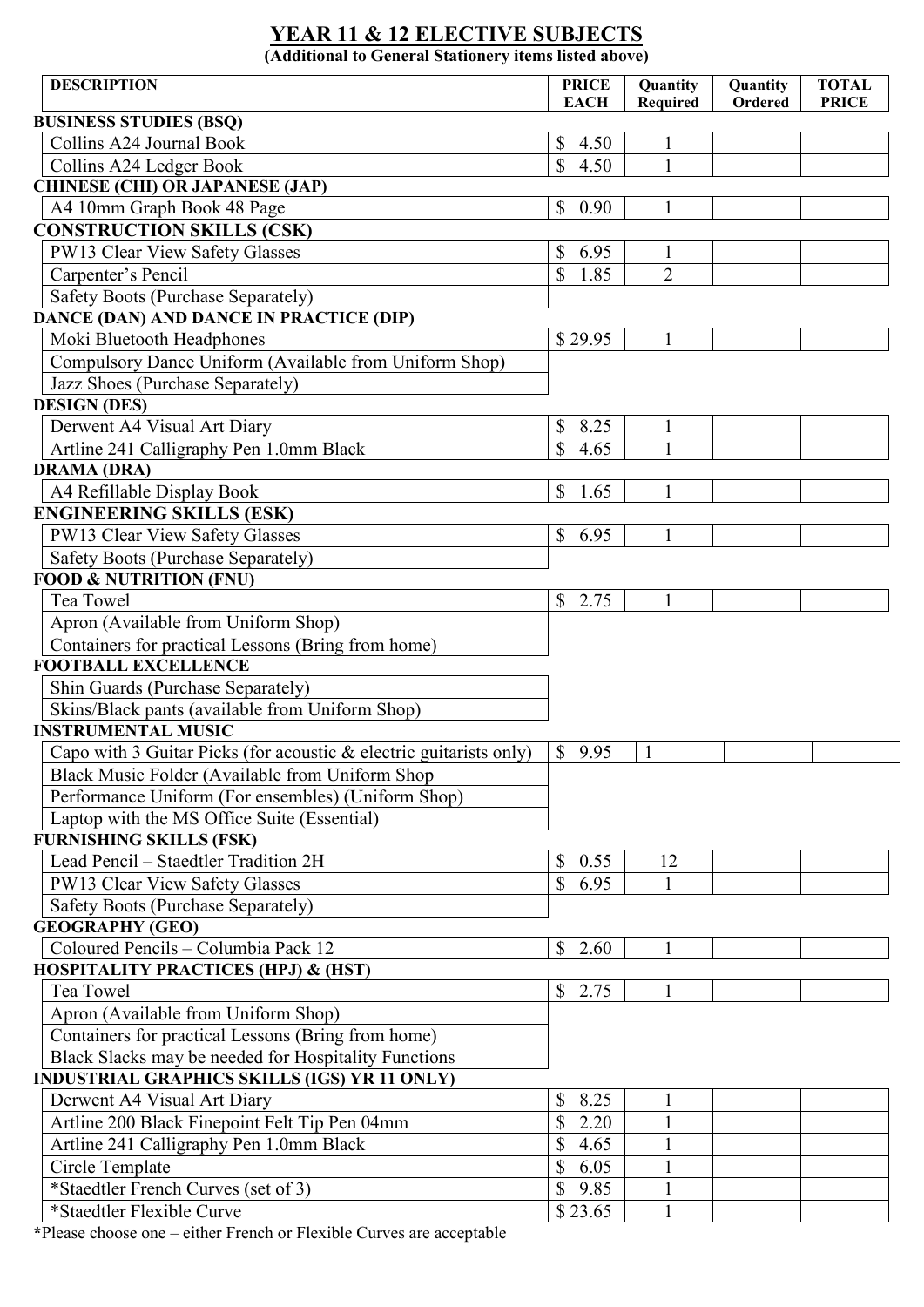| <b>DESCRIPTION</b>                                                   | <b>PRICE</b><br><b>EACH</b> | Quantity<br><b>Required</b> | Quantity<br>Ordered | <b>TOTAL</b><br><b>PRICE</b> |
|----------------------------------------------------------------------|-----------------------------|-----------------------------|---------------------|------------------------------|
| <b>MEDIA ARTS IN PRACTICE (MAP)</b>                                  |                             |                             |                     |                              |
| 16GB SD Card                                                         | 9.95<br>$\mathbb{S}$        |                             |                     |                              |
| Derwent A4 Visual Art Diary                                          | \$8.25                      |                             |                     |                              |
| Shintaro SHM02 Notebook Mini Optical Mouse                           | \$19.95                     |                             |                     |                              |
| <b>MUSIC (MUS)</b>                                                   |                             |                             |                     |                              |
| Moki Bluetooth Headphones                                            | \$29.95                     |                             |                     |                              |
| *Please Note: Ear Buds/Earphones are NOT suitable for MUSIC subjects |                             |                             |                     |                              |
| MUSIC EXCELLENCE (MUX) AND MUSIC IN PRACTICE (MUP)                   |                             |                             |                     |                              |
| Moki Bluetooth Headphones                                            | \$29.95                     |                             |                     |                              |
| *Please Note: Ear Buds/Earphones are NOT suitable for MUSIC subjects |                             |                             |                     |                              |
| Capo with 3 Guitar Picks (for acoustic & electric guitarists only)   | $\mathbb{S}$<br>9.95        |                             |                     |                              |
| SPECIALIST MATHEMATICS (MAS) OR MATHEMATICAL METHODS (MAM)           |                             |                             |                     |                              |
| Calculator TI84plus CE only Scientific Calculator                    | \$220.00                    |                             |                     |                              |
| <b>VISUAL ART (ART)</b>                                              |                             |                             |                     |                              |
| Derwent A4 Visual Art Diary                                          | 8.25<br>$\mathbb{S}$        |                             |                     |                              |
| Lead Pencil – Staedtler Tradition 4B                                 | 0.55<br>$\mathbb{S}$        |                             |                     |                              |
| Jasart A2 Poly Carry Sleeve (Storage art works)                      | \$12.60                     |                             |                     |                              |
| <b>VISUAL ART IN PRACTICE (VAP)</b>                                  |                             |                             |                     |                              |
| Canson A4 Visual Art Diary with Storage Pocket                       | $\mathbb{S}$<br>9.95        |                             |                     |                              |
| Lead Pencil - Staedtler Tradition 2B                                 | $\mathbb{S}$<br>0.55        | 12                          |                     |                              |
| TENNIS SPECIALISATION PROGRAM (TEX)                                  |                             |                             |                     |                              |
| Tennis Racquet (Purchase Separately)                                 |                             |                             |                     |                              |

### **YEAR 11 & 12 CERTIFICATE SUBJECTS**

**(Additional to General Stationery items listed above)**

#### **CERT 1 IN CONSTRUCTION (VCO)**

| <b>PW13 Clear View Safety Glasses</b> | 6.95        |  |  |
|---------------------------------------|-------------|--|--|
| Carpenter's Pencil                    | $O \subset$ |  |  |
| Safety Boots (Purchase Separately)    |             |  |  |

#### **CERT II IN ENGINEERING PATHWAYS (VEP)**

| <b>PW13 Clear View Safety Glasses</b> |  |  |
|---------------------------------------|--|--|
| Safety Boots (Purchase Separately)    |  |  |

#### **Please Note**

Students are not to bring liquid paper, permanent markers or felt pens (other than fine pens nominated in General Items) to school. Students will NOT be allowed to use mobile phone calculators. They must use the graphic or scientific calculators as listed.